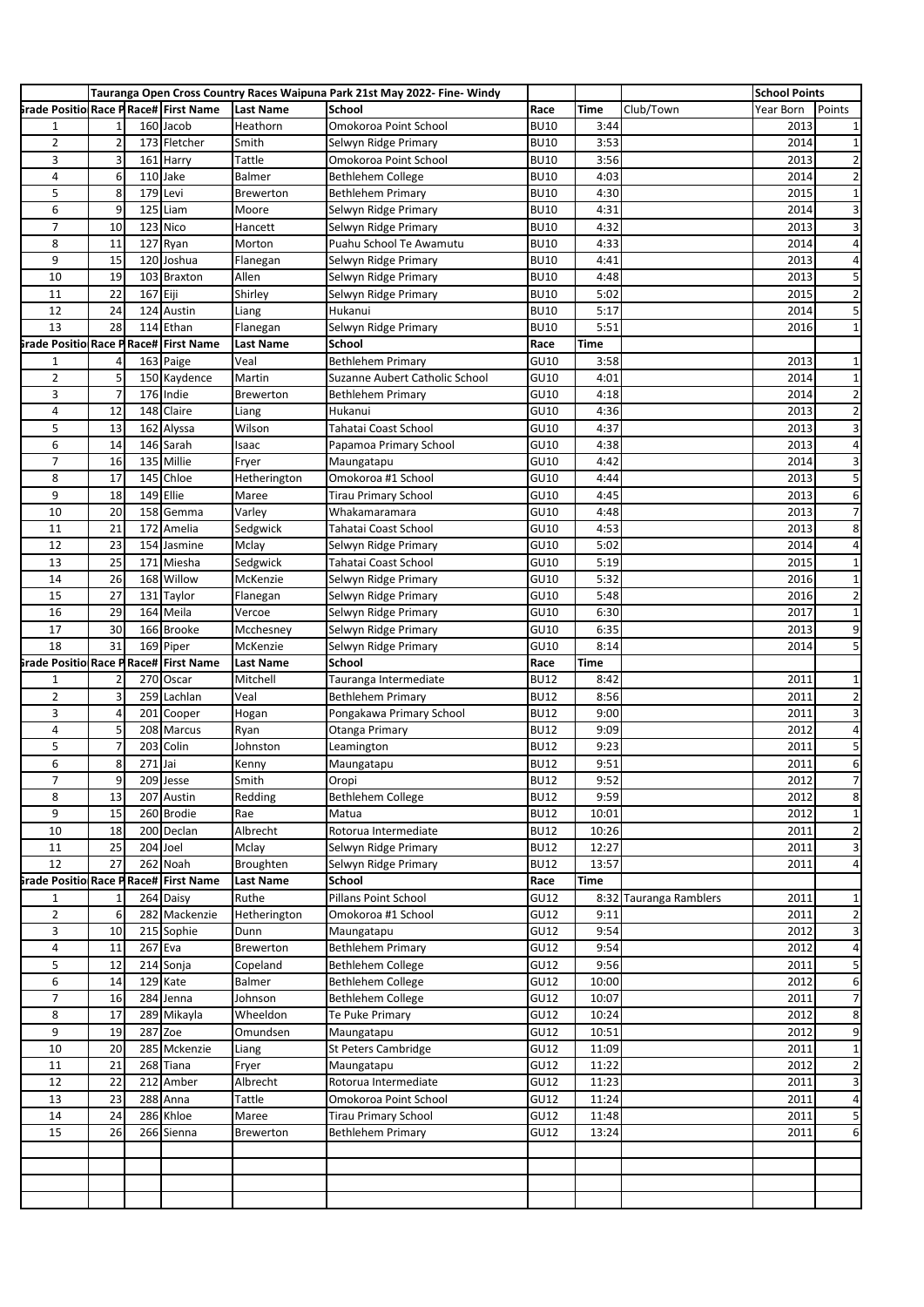|                                              |          |            |                          |                          | Tauranga Open Cross Country Races Waipuna Park 21st May 2022- Fine- Windy |                            |                |                                          | <b>School Points</b> |                                           |
|----------------------------------------------|----------|------------|--------------------------|--------------------------|---------------------------------------------------------------------------|----------------------------|----------------|------------------------------------------|----------------------|-------------------------------------------|
|                                              |          |            |                          |                          |                                                                           |                            |                |                                          |                      |                                           |
| <b>Frade Positio Race P Race# First Name</b> |          |            |                          | Last Name                | School                                                                    | Race                       | Time           | Town/Club                                |                      |                                           |
| 1                                            |          |            | 383 Sam                  | Ruthe                    | Otumoetai Intermediate                                                    | <b>BU14</b>                |                | 10:30 Tauranga Ramblers                  | 2009                 | $\mathbf{1}$                              |
| $\overline{2}$                               | 4        |            | 381 Jack                 | Stirling                 | Fairfield Intermediate                                                    | <b>BU14</b>                |                | 11:29 Hamilton City Hawks                | 2010                 | $\overline{2}$                            |
| 3                                            | 5        |            | 382 Max                  | Stirling                 | Fairfield Intermediate                                                    | <b>BU14</b>                |                | 11:36 Hamilton City Hawks                | 2010                 | $\mathbf{3}$                              |
| $\overline{4}$                               |          | 314        | Kingston                 | Ryan                     | Rotorua Intermediate                                                      | <b>BU14</b>                |                | 11:59 Lake City                          | 2009                 | $\overline{4}$                            |
| 6                                            | 12       |            | 318 Nathan               | Theron                   | Papamoa Primary                                                           | <b>BU14</b>                |                | 12:33 Te Puke                            | 2010                 | 5                                         |
| $\overline{7}$                               | 14       | 317        | Josh                     | Smith                    | Tauranga Intermediate                                                     | <b>BU14</b>                | 12:47          |                                          | 2009                 | 6                                         |
| 8                                            | 20       |            | 304 Leo                  | Gray                     | Tauranga Intermediate                                                     | <b>BU14</b>                | 13:15          |                                          | 2009                 | $1\vert$                                  |
| 9                                            | 21       |            | 310 Rocco                | Luke                     | Tauranga Intermediate                                                     | <b>BU14</b>                | 13:21          |                                          | 2010                 | $\overline{2}$                            |
| 10                                           | 23       | 301        | Max                      | Balmer                   | Bethlehem College                                                         | <b>BU14</b>                |                | 13:26 Tauranga                           | 2009                 | $\mathbf{3}$                              |
| 11                                           | 29       |            | 300 Luke                 | Balmer                   | <b>Bethlehem College</b>                                                  | <b>BU14</b>                | 14:05          |                                          | 2010                 | $\overline{4}$                            |
| 12                                           | 35       |            | 306 Josiah               | Kelemete                 | Tauranga Intermediate                                                     | <b>BU14</b>                | 14:23          |                                          | 2009                 | $\mathbf{5}$                              |
| 13                                           | 36       | 316        | Junsei                   | Shirley                  | Tauranga Intermediate                                                     | <b>BU14</b>                | 14:31          |                                          | 2010                 | 6                                         |
| 14                                           | 38       | 312        | William                  | Ogilvy                   | Tauranga Intermediate                                                     | <b>BU14</b>                | 15:28          |                                          | 2010                 | $\overline{7}$                            |
| 15                                           | 45       | 303        | Ollie                    | Bray                     | Tauranga Intermediate                                                     | <b>BU14</b>                | 19.13          |                                          | 2010                 | 8                                         |
| <b>Frade Positio Race P Race# First Name</b> |          |            |                          | Last Name                | School                                                                    | Race                       | Time           | Town/Club                                |                      |                                           |
| 1                                            |          |            |                          | Wyllie                   | Tauranga Boys College                                                     | <b>BU16</b>                |                |                                          | 2007                 | $1\vert$                                  |
| $\overline{2}$                               | 3        | 325<br>324 | George                   | Theron                   |                                                                           | <b>BU16</b>                |                | 10:23 Tauranga Ramblers<br>10:46 Te Puke | 2008                 | $1\overline{ }$                           |
| 3                                            | 8        |            | Kayden<br>320 Jamie      | Cabusao                  | Papamoa College<br>Papamoa College                                        | <b>BU16</b>                |                | 12:10 Tauranga Ramblers                  | 2007                 | $\overline{2}$                            |
| $\overline{4}$                               |          |            | 323 Silas                |                          |                                                                           |                            |                |                                          |                      |                                           |
| 5                                            | 10<br>11 | 311        | Sam                      | Gann<br>McFarlane        | No School<br>Lakes HS Rotorua                                             | <b>BU16</b><br><b>BU16</b> | 12:29<br>12:29 |                                          | 2007<br>2008         | $\mathsf 3$<br>$\overline{2}$             |
|                                              |          |            |                          |                          | <b>School</b>                                                             |                            |                |                                          |                      |                                           |
| <b>Grade Positio Race P</b><br>$\mathbf{1}$  |          |            | <b>Race# First Name</b>  | <b>Last Name</b>         | Mount MaunganuiIntermediate                                               | Race<br><b>GU14</b>        | Time           | Town/Club<br>12:43 Te Puke               | 2010                 | $\mathbf 1$                               |
| $\overline{2}$                               | 13       |            | 337 Sophia<br>328 Sobhán | Maltai-Spence<br>Cameron | Tauranga Intermediate                                                     |                            |                |                                          | 2010                 |                                           |
| 3                                            | 15       |            |                          |                          |                                                                           | <b>GU14</b>                |                | 12:49 Tauranga                           |                      | $\mathbf{2}$<br>$\ensuremath{\mathsf{3}}$ |
|                                              | 16       |            | 340 Grace                | Murgatroyd               | Mount Maunganui Intermediate                                              | <b>GU14</b>                |                | 12:51 Te Puke                            | 2010                 |                                           |
| $\overline{4}$                               | 24       |            | 332 Kate                 | Faitl                    | Otumoetai Intermediate                                                    | <b>GU14</b>                | 13:27          |                                          | 2010                 | $\overline{4}$                            |
| 5                                            | 25       |            | 336 Kyla                 | Johnson                  | <b>Bethlehem College</b>                                                  | <b>GU14</b>                | 13:32          |                                          | 2009                 | $1\vert$                                  |
| $\overline{7}$                               | 30       |            | 338 Erin                 | McKee                    | Cambridge Middle School                                                   | <b>GU14</b>                |                | 14:07 Cambridge                          | 2009                 | $\overline{2}$                            |
| 8                                            | 31       |            | 344 Heidi                | Rickard                  | Tauranga Intermediate                                                     | <b>GU14</b>                | 14:09          |                                          | 2009                 | $\overline{\mathbf{3}}$                   |
| 9                                            | 32       |            | 380 Emily                | Heathorn                 | Otumoetai Intermediate                                                    | <b>GU14</b>                | 14:09          |                                          | 2009                 | $\overline{4}$                            |
| 10                                           | 33       | 327        | Olivia                   | <b>Brienne</b>           | Cambridge Middle School                                                   | <b>GU14</b>                |                | 14:11 Cambridge                          | 2009                 | 5                                         |
| 11                                           | 34       | 348        | Nina                     | Varley                   | Whakamaramara                                                             | <b>GU14</b>                | 14:19          |                                          | 2009                 | 6                                         |
| 12                                           | 37       | 333        | Polly                    | George                   | Matahui School                                                            | <b>GU14</b>                | 15:02          |                                          | 2009                 | $\overline{7}$                            |
| 13                                           | 40       |            | 346 Zoe                  | Siddell                  | Tauranga Intermediate                                                     | <b>GU14</b>                | 15:39          |                                          | 2010                 | $\overline{\mathbf{5}}$                   |
| 14                                           | 42       |            | 326 Stella               | <b>Breidinger</b>        | Tauranga Intermediate                                                     | <b>GU14</b>                | 15:42          |                                          | 2010                 | 6                                         |
| 15                                           | 43       | 341        | Isobel                   | Omundsen                 | Tauranga Intermediate                                                     | <b>GU14</b>                | 16:00          |                                          | 2010                 | $\overline{7}$                            |
| 18                                           | 46       | 345        | Emily                    | Shearer                  | Tauranga Intermediate                                                     | <b>GU14</b>                | 24.38          |                                          | 2010                 | 8                                         |
| 16                                           | 44?      | 330 Lily   |                          | Cameron                  | Tauranga Intermediate                                                     | <b>GU14</b>                | 18.44          |                                          | 2010                 | $\boldsymbol{8}$                          |
| 17                                           | 44?      |            | 335 Elsa                 | Hogue                    | Tauranga Intermediate                                                     | GU14                       | 19.12          |                                          | 2009                 | $\vert 9 \vert$                           |
| <b>Brade Positio Race P Race# First Name</b> |          |            |                          | <b>Last Name</b>         | School                                                                    | Race                       | Time           | Town/Club                                |                      |                                           |
| 1                                            | 6        |            | 370 Eleanor              | Pugh                     | <b>Bethlehem College</b>                                                  | GU16                       |                | 11:40 Tauranga                           | 2008                 | $1\overline{ }$                           |
| $\overline{2}$                               | 9        |            | 371 Bronwen              | Rees-Jones               | Cambridge High School                                                     | GU16                       |                | 12:13 Cambridge                          | 2007                 | $1\overline{ }$                           |
| 3                                            | 17       |            | 368 Nisha                | Moorfield                | Hamilton Girls High School                                                | GU16                       |                | 12:54 Hamilton City Hawks                | 2008                 | $\mathbf{2}$                              |
| 4                                            | 18       |            | 356 Carenza              | Elley                    | Hamilton Girls High School                                                | GU16                       |                | 13:08 Hamilton City Hawks                | 2008                 | $\mathbf{3}$                              |
| 5                                            | 19       | 367        | Sahara                   | Katene                   | Rotorua Girls High School                                                 | GU16                       | 13:14          |                                          | 2008                 | $\vert 4 \vert$                           |
| 6                                            | 22       |            | 349 Dulcie               | Copeland                 | Bethlehem College                                                         | GU16                       | 13:24          |                                          | 2008                 | 5 <sup>1</sup>                            |
| $\overline{7}$                               | 26       | 379 Lily   |                          | James                    | Te Awamutu College                                                        | GU16                       |                | 13:47 Hamilton City Hawks                | 2007                 | $\mathbf{2}$                              |
| 8                                            | 27       |            | 366 Sophie               | Garrett                  | Otumoetai College                                                         | GU16                       | 13:47          | <b>Tauranga Ramblers</b>                 | 2008                 | 6                                         |
| 6                                            | 28       | 343        | Renee                    | Price                    | Rotorua Girls HS                                                          | GU14                       | 14:00          |                                          | 2008                 | 7                                         |
| 9                                            | 39       |            | 375 Lillia               | Varley                   | Tauranga Girls College                                                    | GU16                       | 15:32          |                                          | 2007                 | $\overline{3}$                            |
|                                              |          |            |                          |                          |                                                                           |                            |                |                                          |                      |                                           |
| <b>Frade Positio Race P Race# First Name</b> |          |            |                          | Last Name                | School                                                                    | Race                       | Time           | Town/Club                                |                      |                                           |
| 1                                            |          | 412        | Poppy                    | Martin                   | John Paul College                                                         | W18                        |                | 15:46 Lake City Athletics                | 2005                 | $1\vert$                                  |
| $\overline{2}$                               | 3        |            | 411 Lulu                 | Johnson                  | Mount Maunganui College                                                   | W18                        |                | 16:13 Tauranga                           | 2005                 | $\overline{2}$                            |
| 3                                            | 5        |            | 420 Renee                | Carey                    | St Paul Hamilton                                                          | W18                        |                | 17:05 Hamilton City Hawks                | 2006                 | $1\vert$                                  |
| 4                                            | 6        |            | 408 Letizia              | Hay                      | St. Peter's, Cambridge                                                    | W18                        |                | 17:22 Hamilton City Hawks                | 2006                 | $\overline{2}$                            |
| 5                                            | 7        |            | 410 Charo                | Heijnen                  | Otumoetai College                                                         | W18                        |                | 17:41 Taauranga Ramblers                 | 2005                 | $\mathbf{3}$                              |
| 6                                            | 10       | 421        | Bella                    | Wyatt                    | Rotorua Lakes                                                             | W18                        |                | 19:26 Lake City Athletics                | 2006                 | $\overline{3}$                            |
| $\overline{7}$                               | 11       |            | 416 Grace                | Wisnewski                | <b>St Peters Cambridge</b>                                                | W18                        |                | 20:09 Hamilton City Hawks                | 2005                 | $\vert 4 \vert$                           |
| <b>Srade Positio Race P Race# First Name</b> |          |            |                          | Last Name                | School                                                                    | Race                       | Time           | Town/Club                                |                      |                                           |
| 1                                            | 8        |            | 406 Tara                 | Sacke                    | Cambridge High School                                                     | W20                        |                | 18:37 Cambridge                          | 2003                 | $1\overline{ }$                           |
| $\overline{2}$                               | 12       | 422        | Alicia                   | O'Conner                 | Hillcrest High School                                                     | W20                        |                | 20:22 Hamilton City Hawks                | 2004                 | 1                                         |
|                                              |          |            |                          |                          |                                                                           |                            |                |                                          |                      |                                           |
|                                              |          |            |                          |                          |                                                                           |                            |                |                                          |                      |                                           |